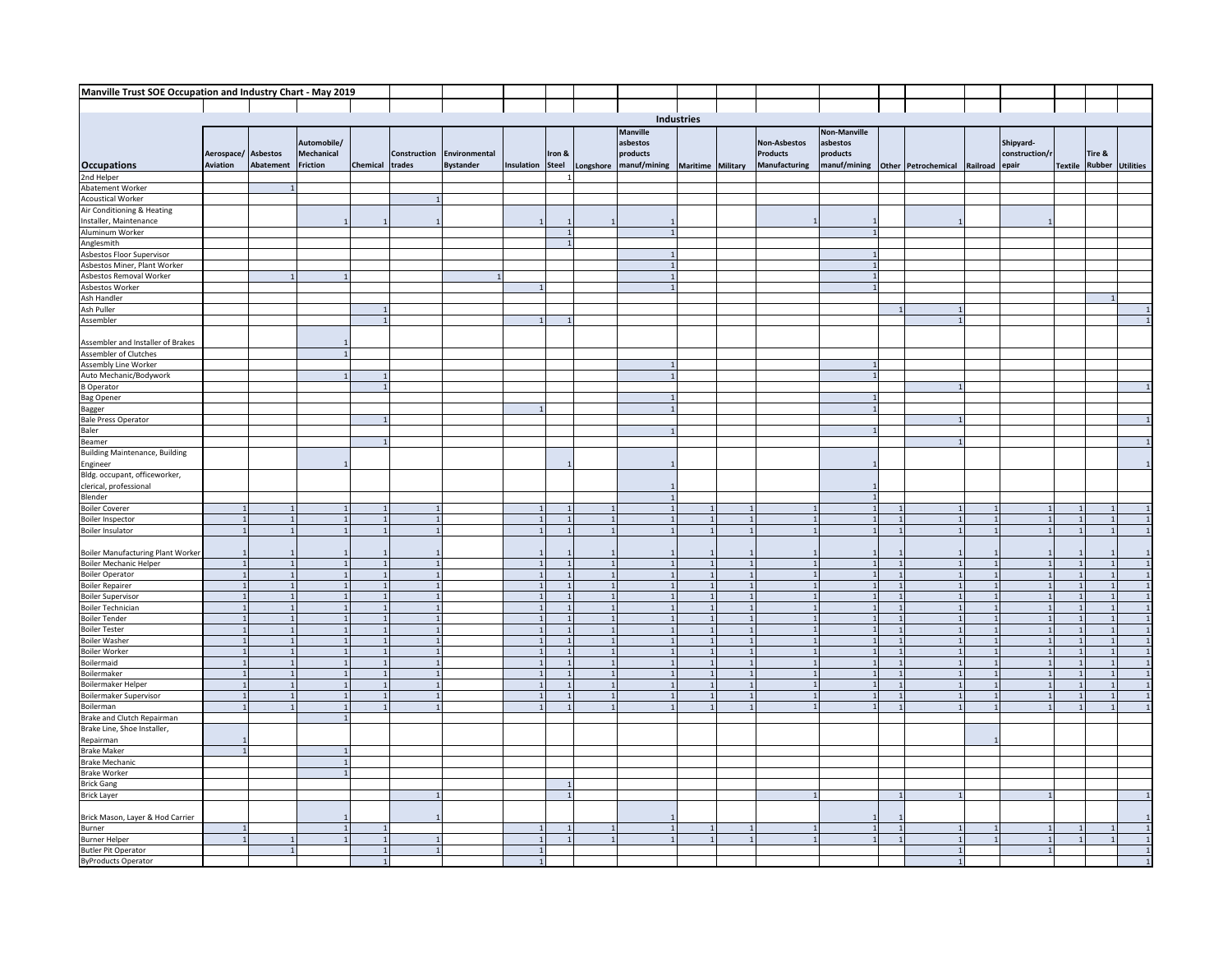| Manville Trust SOE Occupation and Industry Chart - May 2019 |                     |           |                 |                |              |                  |            |                |                        |                   |               |                                  |  |                |                |         |        |                         |
|-------------------------------------------------------------|---------------------|-----------|-----------------|----------------|--------------|------------------|------------|----------------|------------------------|-------------------|---------------|----------------------------------|--|----------------|----------------|---------|--------|-------------------------|
|                                                             |                     |           |                 |                |              |                  |            |                |                        |                   |               |                                  |  |                |                |         |        |                         |
|                                                             |                     |           |                 |                |              |                  |            |                |                        | Industries        |               |                                  |  |                |                |         |        |                         |
|                                                             |                     |           |                 |                |              |                  |            |                | <b>Manville</b>        |                   |               | <b>Non-Manville</b>              |  |                |                |         |        |                         |
|                                                             |                     |           | Automobile/     |                |              |                  |            |                | asbestos               |                   | Non-Asbestos  | asbestos                         |  |                | Shipyard-      |         |        |                         |
|                                                             | Aerospace/ Asbestos |           | Mechanical      |                | Construction | Environmental    |            | Iron &         | products               |                   | Products      | products                         |  |                | construction/r |         | Tire & |                         |
| <b>Occupations</b>                                          | Aviation            | Abatement | <b>Friction</b> | Chemical       | trades       | <b>Bystander</b> | Insulation | Steel          | Longshore manuf/mining | Maritime Military | Manufacturing | manuf/mining Other Petrochemical |  | Railroad epair |                | Textile |        | <b>Rubber Utilities</b> |
| Cable Puller                                                |                     |           |                 |                |              |                  |            |                |                        |                   |               |                                  |  |                |                |         |        | $\overline{1}$          |
| Cable Splicer                                               |                     |           |                 |                | $\mathbf{1}$ |                  |            |                |                        |                   |               |                                  |  |                |                |         |        | $\overline{1}$          |
| Car Loader                                                  |                     |           |                 |                |              |                  |            |                |                        |                   |               |                                  |  |                |                |         |        |                         |
| Carder of asbestos yarn                                     |                     |           |                 |                |              |                  |            |                |                        |                   |               |                                  |  |                |                |         |        |                         |
| Carpenter                                                   |                     |           |                 |                |              |                  |            |                |                        |                   |               |                                  |  |                |                |         |        |                         |
| Ceiling Tile Installer                                      |                     |           |                 |                | $\mathbf{1}$ |                  |            |                |                        |                   |               |                                  |  |                |                |         |        |                         |
| Cell Renewal Leader                                         |                     |           |                 |                |              |                  |            |                |                        |                   |               |                                  |  |                |                |         |        |                         |
| Cement Finisher                                             |                     |           |                 |                |              |                  |            |                |                        |                   |               |                                  |  |                |                |         |        |                         |
| Cement Mason                                                |                     |           |                 |                |              |                  |            |                |                        |                   |               |                                  |  |                |                |         |        |                         |
| <b>Chemical Operator</b>                                    |                     |           |                 |                |              |                  |            |                |                        |                   |               |                                  |  |                |                |         |        |                         |
| Chemical Worker                                             |                     |           |                 |                |              |                  |            |                |                        |                   |               |                                  |  |                |                |         |        |                         |
| Chemist                                                     |                     |           |                 | $1\,$          |              |                  |            |                |                        |                   |               |                                  |  |                |                |         |        |                         |
| Chief Operator in Pump Room                                 |                     |           |                 |                |              |                  |            |                |                        |                   |               |                                  |  |                |                |         |        |                         |
| Chipper                                                     |                     |           |                 |                |              |                  |            | $\overline{1}$ |                        |                   |               |                                  |  |                |                |         |        |                         |
| Coke Handler                                                |                     |           |                 |                |              |                  |            |                |                        |                   |               |                                  |  |                |                |         |        |                         |
| Coke Worker<br>Compound Mixer                               |                     |           |                 |                |              |                  |            |                |                        |                   |               |                                  |  |                |                |         |        |                         |
| Concrete Laborer                                            |                     |           |                 |                |              |                  |            |                |                        |                   |               |                                  |  |                |                |         |        |                         |
| <b>Construction Laborer</b>                                 |                     |           |                 |                |              |                  |            |                |                        |                   |               |                                  |  |                |                |         |        |                         |
| Core Room Operator                                          |                     |           |                 |                |              |                  |            |                |                        |                   |               |                                  |  |                |                |         |        |                         |
| Core Setter                                                 |                     |           |                 |                |              |                  |            |                |                        |                   |               |                                  |  |                |                |         |        |                         |
| CrackOff                                                    |                     |           |                 | $\overline{1}$ |              |                  |            |                |                        |                   |               |                                  |  |                |                |         |        | $\overline{1}$          |
| Crane Operator                                              |                     |           |                 | $\mathbf{1}$   |              |                  |            |                |                        |                   |               |                                  |  |                |                |         |        |                         |
| Crude Still Foreman                                         |                     |           |                 |                |              |                  |            |                |                        |                   |               |                                  |  |                |                |         |        |                         |
| Crusher                                                     |                     |           |                 |                |              |                  |            |                |                        |                   |               |                                  |  |                |                |         |        |                         |
| Crusher Operator                                            |                     |           |                 |                |              |                  |            |                |                        |                   |               |                                  |  |                |                |         |        |                         |
| Custodian, janitor                                          |                     |           |                 |                |              |                  |            |                |                        |                   |               |                                  |  |                |                |         |        |                         |
| Cutter                                                      |                     |           |                 |                |              |                  |            |                |                        |                   |               |                                  |  |                |                |         |        |                         |
| <b>Demolition Worker</b>                                    |                     |           |                 |                |              |                  |            |                |                        |                   |               |                                  |  |                |                |         |        |                         |
| Design Engineer                                             |                     |           |                 |                |              |                  |            |                |                        |                   |               |                                  |  |                |                |         |        |                         |
| Die Cast Operator                                           |                     |           |                 |                |              |                  |            |                |                        |                   |               |                                  |  |                |                |         |        |                         |
| Doff Crew                                                   |                     |           |                 |                |              |                  |            |                |                        |                   |               |                                  |  |                |                |         |        |                         |
| Draw Twist                                                  |                     |           |                 | $\overline{1}$ |              |                  |            |                |                        |                   |               |                                  |  |                |                |         |        |                         |
| Drill Repairman                                             |                     |           |                 |                |              |                  |            |                |                        |                   |               |                                  |  |                |                |         |        |                         |
| Driller                                                     |                     |           |                 |                |              |                  |            |                |                        |                   |               |                                  |  |                |                |         |        |                         |
| Dry Cleaner                                                 |                     |           |                 |                |              |                  |            |                |                        |                   |               |                                  |  |                |                |         |        |                         |
| Dryer Foreman                                               |                     |           |                 |                |              |                  |            |                |                        |                   |               |                                  |  |                |                |         |        |                         |
| Dryer Operator                                              |                     |           |                 |                |              |                  |            |                |                        |                   |               |                                  |  |                |                |         |        |                         |
| Drywall Applicator<br>Drywall Installer-Commercial          |                     |           |                 |                |              |                  |            |                |                        |                   |               |                                  |  |                |                |         |        |                         |
|                                                             |                     |           |                 |                |              |                  |            |                |                        |                   |               |                                  |  |                |                |         |        |                         |
| <b>Building Trades</b><br><b>Drywall Taper</b>              |                     |           |                 |                |              |                  |            |                |                        |                   |               |                                  |  |                |                |         |        |                         |
| Electrical Engineer                                         |                     |           |                 |                |              |                  |            |                |                        |                   |               |                                  |  |                |                |         |        |                         |
| <b>Electrical Inspector</b>                                 |                     |           |                 |                |              |                  |            |                |                        |                   |               |                                  |  |                |                |         |        |                         |
| Electrician                                                 |                     |           |                 |                |              |                  |            |                |                        |                   |               |                                  |  |                |                |         |        |                         |
| Electrician Helper                                          |                     |           |                 |                |              |                  |            |                |                        |                   |               |                                  |  |                |                |         |        |                         |
| Engine Fitter                                               |                     |           |                 |                |              |                  |            |                |                        |                   |               |                                  |  |                |                |         |        |                         |
| Engine Maintenance Man                                      |                     |           |                 |                |              |                  |            |                |                        |                   |               |                                  |  |                |                |         |        |                         |
| Engine Room Mechanic                                        |                     |           |                 |                |              |                  |            |                |                        |                   |               |                                  |  |                |                |         |        |                         |
| Engine Room Supervisor                                      |                     |           |                 |                |              |                  |            |                |                        |                   |               |                                  |  |                |                |         |        |                         |
| Engine Room Wiper                                           |                     |           |                 |                |              |                  |            |                |                        |                   |               |                                  |  |                |                |         |        |                         |
| Engine Room Worker                                          |                     |           |                 |                |              |                  |            |                |                        |                   |               |                                  |  |                |                |         |        |                         |
| Engineer (Chemical, Mechanical                              |                     |           |                 |                |              |                  |            |                |                        |                   |               |                                  |  |                |                |         |        |                         |
| etc)                                                        |                     |           |                 |                |              |                  |            |                |                        |                   |               |                                  |  |                |                |         |        |                         |
| Engineman                                                   |                     |           |                 |                |              |                  |            |                |                        | $\mathbf{1}$      |               |                                  |  |                |                |         |        |                         |
| Erector                                                     |                     |           |                 |                |              |                  |            |                |                        |                   |               |                                  |  |                |                |         |        |                         |
| Fabricator                                                  |                     |           |                 |                |              |                  |            |                |                        |                   |               |                                  |  |                |                |         |        |                         |
| Factory worker (Assembly line)                              |                     |           |                 |                |              |                  |            |                |                        |                   |               |                                  |  |                |                |         |        |                         |
| non asbestos                                                |                     |           |                 |                |              |                  |            |                |                        |                   |               |                                  |  |                |                |         |        |                         |
| <b>Field Construction Inspector</b>                         |                     |           |                 | $\overline{1}$ |              |                  |            |                |                        |                   |               |                                  |  |                |                |         |        |                         |
| <b>Field Engineer</b>                                       |                     |           |                 | $\mathbf{1}$   |              |                  |            |                |                        |                   |               |                                  |  |                |                |         |        |                         |
| Field Operator Supervisor                                   |                     |           |                 | $\mathbf{1}$   |              |                  |            |                |                        |                   |               |                                  |  |                |                |         |        |                         |
| Field Worker                                                |                     |           |                 |                |              |                  |            |                |                        |                   |               |                                  |  |                |                |         |        |                         |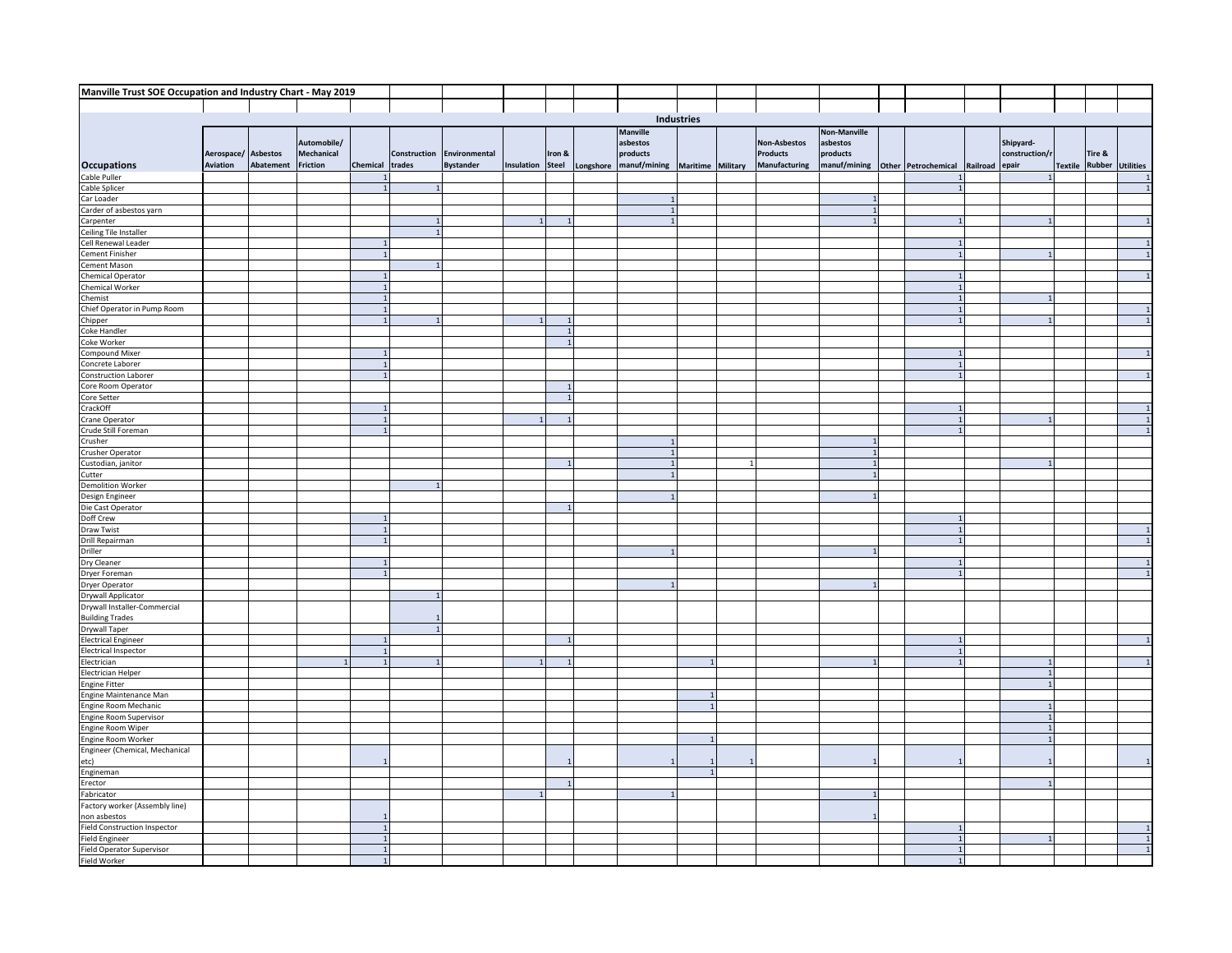|                                                       | Manville Trust SOE Occupation and Industry Chart - May 2019 |           |                 |          |                |                  |            |              |           |                 |                   |                      |                     |                     |          |                |        |                          |
|-------------------------------------------------------|-------------------------------------------------------------|-----------|-----------------|----------|----------------|------------------|------------|--------------|-----------|-----------------|-------------------|----------------------|---------------------|---------------------|----------|----------------|--------|--------------------------|
|                                                       |                                                             |           |                 |          |                |                  |            |              |           |                 |                   |                      |                     |                     |          |                |        |                          |
|                                                       |                                                             |           |                 |          |                |                  |            |              |           |                 | Industries        |                      |                     |                     |          |                |        |                          |
|                                                       |                                                             |           |                 |          |                |                  |            |              |           | <b>Manville</b> |                   |                      | <b>Non-Manville</b> |                     |          |                |        |                          |
|                                                       |                                                             |           | Automobile/     |          |                |                  |            |              |           | asbestos        |                   | Non-Asbestos         | asbestos            |                     |          | Shipyard-      |        |                          |
|                                                       | Aerospace/ Asbestos                                         |           | Mechanical      |          | Construction   | Environmental    |            | Iron &       |           | products        |                   | Products             | products            |                     |          | construction/r | Tire & |                          |
| <b>Occupations</b>                                    | Aviation                                                    | Abatement | <b>Friction</b> | Chemical | trades         | <b>Bystander</b> | Insulation | Steel        | Longshore | manuf/mining    | Maritime Military | <b>Manufacturing</b> | manuf/mining        | Other Petrochemical | Railroad | epair          |        | Textile Rubber Utilities |
| Fireman                                               |                                                             |           |                 |          |                |                  |            |              |           |                 |                   |                      |                     |                     |          |                |        | $\overline{1}$           |
| Floor Tile and Linoleum Layer                         |                                                             |           |                 |          | $\overline{1}$ |                  |            |              |           |                 |                   |                      |                     |                     |          |                |        |                          |
| Foreman                                               |                                                             |           |                 |          |                |                  |            |              |           |                 |                   |                      |                     |                     |          |                |        |                          |
| Forger<br>Forklift Operator                           |                                                             |           |                 |          |                |                  |            |              |           |                 |                   |                      |                     |                     |          |                |        |                          |
|                                                       |                                                             |           |                 |          |                |                  |            |              |           |                 |                   |                      |                     |                     |          |                |        |                          |
| Foundry Worker                                        |                                                             |           |                 |          |                |                  |            | $\mathbf{1}$ |           |                 |                   |                      |                     |                     |          |                |        |                          |
| Furnace Installer                                     |                                                             |           |                 |          |                |                  |            |              |           |                 |                   |                      |                     |                     |          |                |        |                          |
| Furnace Operator<br>Furnace Repairman                 |                                                             |           |                 |          |                |                  |            |              |           |                 |                   |                      |                     |                     |          |                |        |                          |
| Galvinizer                                            |                                                             |           |                 |          |                |                  |            |              |           |                 |                   |                      |                     |                     |          |                |        |                          |
|                                                       |                                                             |           |                 |          |                |                  |            |              |           |                 |                   |                      |                     |                     |          |                |        |                          |
| Gauger<br>General Foreman                             |                                                             |           |                 |          |                |                  |            |              |           |                 |                   |                      |                     |                     |          |                |        |                          |
| Glass worker                                          |                                                             |           |                 |          |                |                  |            |              |           |                 |                   |                      |                     |                     |          |                |        |                          |
| Grinder                                               |                                                             |           |                 |          |                |                  |            |              |           |                 |                   |                      |                     |                     |          |                |        |                          |
| <b>Head Operator</b>                                  |                                                             |           |                 |          |                |                  |            |              |           |                 |                   |                      |                     |                     |          |                |        |                          |
| <b>Heat Treater</b>                                   |                                                             |           |                 |          |                |                  |            |              |           |                 |                   |                      |                     |                     |          |                |        |                          |
|                                                       |                                                             |           |                 |          |                |                  |            |              |           |                 |                   |                      |                     |                     |          |                |        |                          |
| <b>Heat Treating Equipment Operator</b>               |                                                             |           |                 |          |                |                  |            |              |           |                 |                   |                      |                     |                     |          |                |        |                          |
| Heating Insulator                                     |                                                             |           |                 |          | $\overline{1}$ |                  |            |              |           |                 |                   |                      |                     |                     |          |                |        |                          |
| <b>Heavy Equipment Operator</b><br><b>Hod Carrier</b> |                                                             |           |                 |          |                |                  |            |              |           |                 |                   |                      |                     |                     |          |                |        |                          |
| Hopper Loader                                         |                                                             |           |                 |          |                |                  |            |              |           |                 |                   |                      |                     |                     |          |                |        |                          |
| Hor Nylon Worker                                      |                                                             |           |                 |          |                |                  |            |              |           |                 |                   |                      |                     |                     |          |                |        |                          |
| <b>Hull Department Supervisor</b>                     |                                                             |           |                 |          |                |                  |            |              |           |                 |                   |                      |                     |                     |          |                |        |                          |
| <b>Hull Foreman</b>                                   |                                                             |           |                 |          |                |                  |            |              |           |                 |                   |                      |                     |                     |          |                |        |                          |
| Hull Maintenance Technician                           |                                                             |           |                 |          |                |                  |            |              |           |                 |                   |                      |                     |                     |          |                |        |                          |
| Inspector                                             |                                                             |           |                 |          |                |                  |            |              |           |                 |                   |                      |                     |                     |          |                |        | $\mathbf{1}$             |
| Installer                                             |                                                             |           |                 |          |                |                  |            |              |           |                 |                   |                      |                     |                     |          |                |        | $\overline{1}$           |
| <b>Instrument Fitter</b>                              |                                                             |           |                 |          |                |                  |            |              |           |                 |                   |                      |                     |                     |          |                |        | $\overline{1}$           |
| Instrument Technician                                 |                                                             |           |                 |          |                |                  |            |              |           |                 |                   |                      |                     |                     |          |                |        | $\overline{1}$           |
| Insulator Helper                                      | $\mathbf{1}$                                                |           |                 |          | $\mathbf{1}$   |                  |            |              |           |                 |                   |                      |                     |                     |          |                |        |                          |
| Insulator Helper/Apprentice<br>Insulator, Asbestos    |                                                             |           |                 |          | $\mathbf{1}$   |                  |            |              |           |                 |                   |                      |                     |                     |          |                |        |                          |
| <b>Iron Pourer</b>                                    |                                                             |           |                 |          |                |                  |            |              |           |                 |                   |                      |                     |                     |          |                |        |                          |
| Iron Worker                                           |                                                             |           |                 |          |                |                  |            |              |           |                 |                   |                      |                     |                     |          |                |        |                          |
| Joiner                                                |                                                             |           |                 |          | $\mathbf{1}$   |                  |            |              |           |                 |                   |                      |                     |                     |          |                |        |                          |
| Laboratory Technician                                 |                                                             |           |                 |          |                |                  |            |              |           |                 |                   |                      |                     |                     |          |                |        |                          |
| Laborer (Construction, Demolition,                    |                                                             |           |                 |          |                |                  |            |              |           |                 |                   |                      |                     |                     |          |                |        |                          |
| Shipyard)                                             |                                                             |           |                 |          |                |                  |            |              |           |                 |                   |                      |                     |                     |          |                |        |                          |
| Lagger                                                |                                                             |           |                 |          |                |                  |            |              |           |                 |                   |                      |                     |                     |          |                |        |                          |
| Lathe Operator                                        |                                                             |           |                 |          |                |                  |            |              |           |                 |                   |                      |                     |                     |          |                |        |                          |
| Lather                                                |                                                             |           |                 |          |                |                  |            |              |           |                 |                   |                      |                     |                     |          |                |        |                          |
| Lay Operator<br>Lead Gauger                           |                                                             |           |                 |          |                |                  |            |              |           |                 |                   |                      |                     |                     |          |                |        |                          |
| Leadman                                               |                                                             |           |                 |          |                |                  |            |              |           |                 |                   |                      |                     |                     |          |                |        |                          |
| Loader                                                |                                                             |           |                 |          |                |                  |            |              |           |                 |                   |                      |                     |                     |          |                |        |                          |
| Longshoreman                                          |                                                             |           |                 |          |                |                  |            |              |           |                 |                   |                      |                     |                     |          |                |        | $\overline{1}$           |
| Machine Operator                                      |                                                             |           |                 |          |                |                  |            |              |           |                 |                   |                      |                     |                     |          |                |        | $\overline{1}$           |
| Machinist<br>Maintenance                              |                                                             |           |                 |          |                |                  |            |              |           |                 |                   |                      |                     |                     |          |                |        |                          |
|                                                       |                                                             |           |                 |          |                |                  |            |              |           |                 |                   |                      |                     |                     |          |                |        |                          |
| Maintenance Electrician<br>Maintenance Foreman        |                                                             |           |                 |          |                |                  |            |              |           |                 |                   |                      |                     |                     |          |                |        |                          |
|                                                       |                                                             |           |                 |          |                |                  |            |              |           |                 |                   |                      |                     |                     |          |                |        |                          |
| Maintenance Man<br>Maintenance Mechanic               |                                                             |           |                 |          |                |                  |            |              |           |                 |                   |                      |                     |                     |          |                |        |                          |
| Maintenance Supervisor                                |                                                             |           |                 |          |                |                  |            |              |           |                 |                   |                      |                     |                     |          |                |        | $\mathbf{1}$             |
|                                                       |                                                             |           |                 |          |                |                  |            |              |           |                 |                   |                      |                     |                     |          |                |        | $\overline{1}$           |
| Maintenance Worker<br>Mason                           |                                                             |           |                 |          |                |                  |            |              |           |                 |                   |                      |                     |                     |          |                |        | $\overline{1}$           |
| Material Scheduler                                    |                                                             |           |                 |          |                |                  |            |              |           |                 |                   |                      |                     |                     |          |                |        |                          |
| Mechanic                                              |                                                             |           |                 |          |                |                  |            |              |           |                 |                   |                      |                     |                     |          |                |        |                          |
| Mechanic Craftsman                                    |                                                             |           |                 |          |                |                  |            |              |           |                 |                   |                      |                     |                     |          |                |        |                          |
| Mechanic Repairman<br>Metal Cleaner<br>Metal Lather   |                                                             |           |                 |          |                |                  |            |              |           |                 |                   |                      |                     |                     |          |                |        |                          |
|                                                       |                                                             |           |                 |          |                |                  |            |              |           |                 |                   |                      |                     |                     |          |                |        |                          |
|                                                       |                                                             |           |                 |          |                |                  |            |              |           |                 |                   |                      |                     |                     |          |                |        |                          |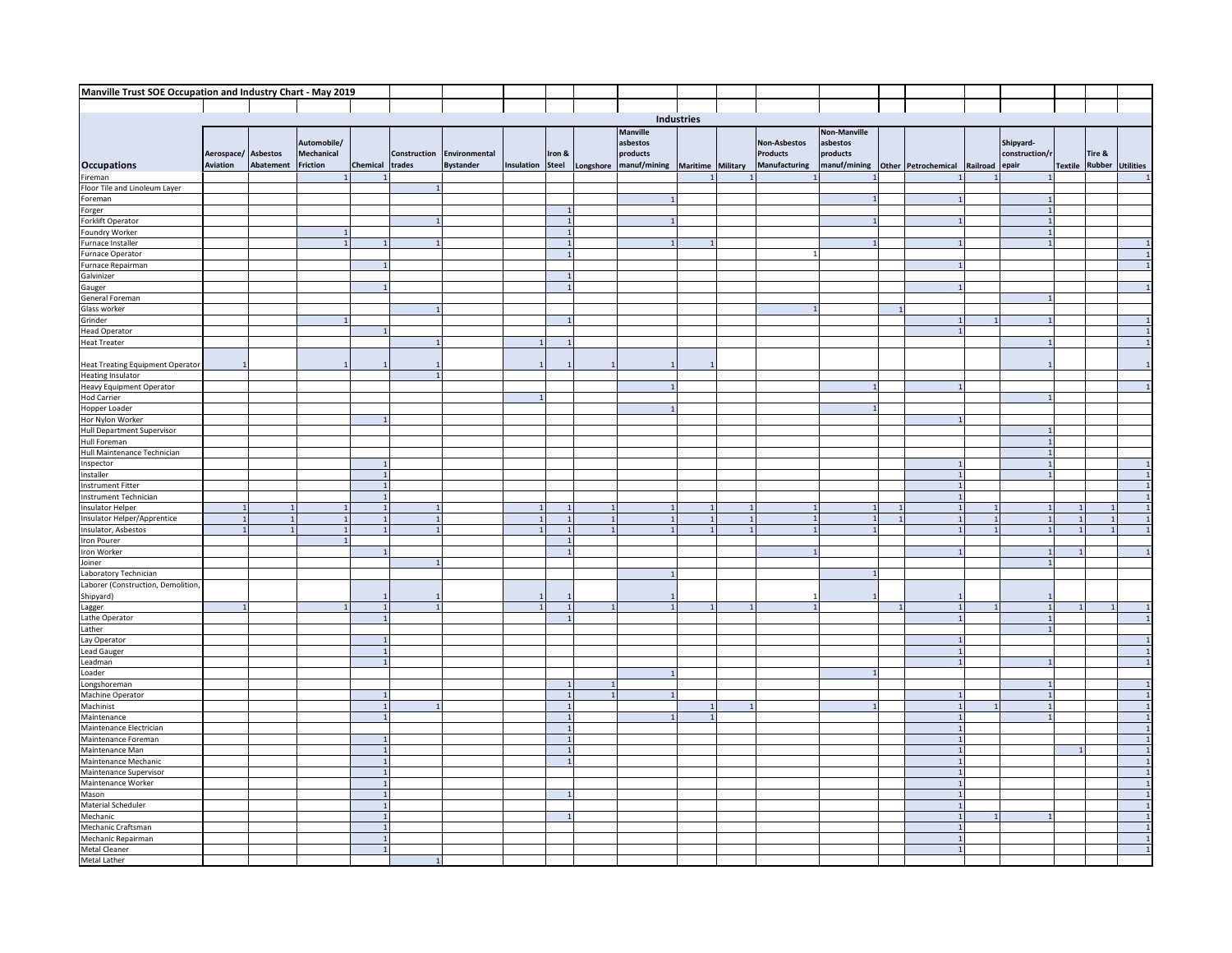| Manville Trust SOE Occupation and Industry Chart - May 2019                     |                     |                    |                   |                |                |                  |            |              |                        |                   |  |                 |                     |  |                     |          |               |        |                                 |
|---------------------------------------------------------------------------------|---------------------|--------------------|-------------------|----------------|----------------|------------------|------------|--------------|------------------------|-------------------|--|-----------------|---------------------|--|---------------------|----------|---------------|--------|---------------------------------|
|                                                                                 |                     |                    |                   |                |                |                  |            |              |                        |                   |  |                 |                     |  |                     |          |               |        |                                 |
|                                                                                 |                     |                    |                   |                |                |                  |            | Industries   |                        |                   |  |                 |                     |  |                     |          |               |        |                                 |
|                                                                                 |                     |                    |                   |                |                |                  |            |              | <b>Manville</b>        |                   |  |                 | <b>Non-Manville</b> |  |                     |          |               |        |                                 |
|                                                                                 |                     |                    | Automobile/       |                |                |                  |            |              | asbestos               |                   |  | Non-Asbestos    | asbestos            |  |                     |          | Shipyard-     |        |                                 |
|                                                                                 | Aerospace/ Asbestos |                    | <b>Mechanical</b> |                | Construction   | Environmental    |            | Iron &       | products               |                   |  | <b>Products</b> | products            |  |                     |          | construction/ | Tire & |                                 |
| <b>Occupations</b>                                                              | Aviation            | Abatement Friction |                   | Chemical       | trades         | <b>Bystander</b> | Insulation | <b>Steel</b> | Longshore manuf/mining | Maritime Military |  | Manufacturing   | manuf/mining        |  | Other Petrochemical | Railroad | epair         |        | <b>Textile Rubber Utilities</b> |
| Mill Operator                                                                   |                     |                    |                   |                |                |                  |            |              |                        |                   |  |                 |                     |  |                     |          |               |        |                                 |
| Millwright                                                                      |                     |                    |                   |                |                |                  |            |              |                        |                   |  |                 |                     |  |                     |          |               |        |                                 |
| Mixer                                                                           |                     |                    |                   |                |                |                  |            |              |                        |                   |  |                 |                     |  |                     |          |               |        |                                 |
| Molder                                                                          |                     |                    |                   |                |                |                  |            |              |                        |                   |  |                 |                     |  |                     |          |               |        |                                 |
| Nuclear Inspector                                                               |                     |                    |                   |                |                |                  |            |              |                        |                   |  |                 |                     |  |                     |          |               |        |                                 |
| Oil Field Worker                                                                |                     |                    |                   | $\overline{1}$ |                |                  |            |              |                        |                   |  |                 |                     |  |                     |          |               |        |                                 |
|                                                                                 |                     |                    |                   |                |                |                  |            |              |                        |                   |  |                 |                     |  |                     |          |               |        |                                 |
|                                                                                 |                     |                    |                   |                |                |                  |            |              |                        |                   |  |                 |                     |  |                     |          |               |        |                                 |
|                                                                                 |                     |                    |                   |                |                |                  |            |              |                        |                   |  |                 |                     |  |                     |          |               |        |                                 |
| Oil Pield Worker<br>Oiler<br>Operating Engineer<br>Operator (No temp specified) |                     |                    |                   |                |                |                  |            |              |                        |                   |  |                 |                     |  |                     |          |               |        |                                 |
|                                                                                 |                     |                    |                   |                |                |                  |            |              |                        |                   |  |                 |                     |  |                     |          |               |        |                                 |
| Operator of High Temp Machines<br>Oven Operator                                 |                     |                    |                   |                |                |                  |            |              |                        |                   |  |                 |                     |  |                     |          |               |        |                                 |
| Pack Hauler                                                                     |                     |                    |                   |                |                |                  |            |              |                        |                   |  |                 |                     |  |                     |          |               |        |                                 |
| Packer                                                                          |                     |                    |                   |                |                |                  |            |              |                        |                   |  |                 |                     |  |                     |          |               |        |                                 |
| Painter                                                                         |                     |                    |                   |                |                |                  |            |              |                        |                   |  |                 |                     |  |                     |          |               |        |                                 |
| Palletizer                                                                      |                     |                    |                   |                |                |                  |            |              |                        |                   |  |                 |                     |  |                     |          |               |        |                                 |
| Patcher                                                                         |                     |                    |                   |                |                |                  |            |              |                        |                   |  |                 |                     |  |                     |          |               |        |                                 |
| Piece Worker                                                                    |                     |                    |                   |                |                |                  |            |              |                        |                   |  |                 |                     |  |                     |          |               |        |                                 |
| Pipe Coverer                                                                    |                     |                    |                   |                |                |                  |            |              |                        |                   |  |                 |                     |  |                     |          |               |        |                                 |
| Pipe Cutter                                                                     |                     |                    |                   |                |                |                  |            |              |                        |                   |  |                 |                     |  |                     |          |               |        |                                 |
| Pipe Insulator                                                                  |                     |                    |                   |                |                |                  |            |              |                        |                   |  |                 |                     |  |                     |          |               |        |                                 |
| Pipe Layer<br>Pipe Layer of Water and Sewer                                     |                     |                    |                   |                |                |                  |            |              |                        |                   |  |                 |                     |  |                     |          |               |        |                                 |
|                                                                                 |                     |                    |                   |                |                |                  |            |              |                        |                   |  |                 |                     |  |                     |          |               |        |                                 |
| Lines                                                                           |                     |                    |                   |                |                |                  |            |              |                        |                   |  |                 |                     |  |                     |          |               |        |                                 |
| Pipe Welder                                                                     |                     |                    |                   |                |                |                  |            |              |                        |                   |  |                 |                     |  |                     |          |               |        |                                 |
| Pipefitter, steamfitter, Plumber, Hel                                           |                     |                    |                   |                |                |                  |            |              |                        |                   |  |                 |                     |  |                     |          |               |        |                                 |
| per<br>Pipefitter's Helper                                                      |                     |                    |                   |                |                |                  |            |              |                        |                   |  |                 |                     |  |                     |          |               |        |                                 |
|                                                                                 |                     |                    |                   |                |                |                  |            |              |                        |                   |  |                 |                     |  |                     |          |               |        |                                 |
| Plant Operator<br>Plant Worker                                                  |                     |                    |                   |                |                |                  |            |              |                        |                   |  |                 |                     |  |                     |          |               |        |                                 |
|                                                                                 |                     |                    |                   |                |                |                  |            |              |                        |                   |  |                 |                     |  |                     |          |               |        |                                 |
| Plasterer, sheet-rock, drywall,                                                 |                     |                    |                   |                |                |                  |            |              |                        |                   |  |                 |                     |  |                     |          |               |        |                                 |
| joiner<br>Plasterer/Sheetrock Installer                                         |                     |                    |                   |                | $\overline{1}$ |                  |            |              |                        |                   |  | $\overline{1}$  |                     |  |                     |          |               |        |                                 |
| Plumber                                                                         |                     |                    |                   |                |                |                  |            |              |                        |                   |  | $\overline{1}$  |                     |  |                     |          |               |        |                                 |
| Poolman                                                                         |                     |                    |                   |                |                |                  |            |              |                        |                   |  |                 |                     |  |                     |          |               |        |                                 |
| Pot Fitter                                                                      |                     |                    |                   |                |                |                  |            |              |                        |                   |  |                 |                     |  |                     |          |               |        |                                 |
| Power Engineer                                                                  |                     |                    |                   |                |                |                  |            |              |                        |                   |  |                 |                     |  |                     |          |               |        |                                 |
| Power Meter Installer                                                           |                     |                    |                   |                |                |                  |            |              |                        |                   |  |                 |                     |  |                     |          |               |        |                                 |
| Powerhouse Employee                                                             |                     |                    |                   |                |                |                  |            |              |                        |                   |  |                 |                     |  |                     |          |               |        |                                 |
| Powerhouse Mechanic                                                             |                     |                    |                   |                |                |                  |            |              |                        |                   |  |                 |                     |  |                     |          |               |        |                                 |
| <b>Production Engineer</b>                                                      |                     |                    |                   |                |                |                  |            |              |                        |                   |  |                 |                     |  |                     |          |               |        |                                 |
| Production Worker                                                               |                     |                    |                   |                |                |                  |            |              |                        |                   |  |                 |                     |  |                     |          |               |        |                                 |
| Puncher of Asbestos Cement Pipes                                                |                     |                    |                   |                |                |                  |            |              |                        |                   |  |                 |                     |  |                     |          |               |        |                                 |
| Puncher of Flooring Materials                                                   |                     |                    |                   |                |                |                  |            |              |                        |                   |  |                 |                     |  |                     |          |               |        |                                 |
| Puncher of Gaskets                                                              |                     |                    |                   |                |                |                  |            |              |                        |                   |  |                 |                     |  |                     |          |               |        |                                 |
| Puncher of Millboard                                                            |                     |                    |                   |                |                |                  |            |              |                        |                   |  |                 |                     |  |                     |          |               |        |                                 |
| Puncher of Reinforced Plastics                                                  |                     |                    |                   |                |                |                  |            |              |                        |                   |  |                 |                     |  |                     |          |               |        |                                 |
| Puncher of Roofing Materials                                                    |                     |                    |                   |                |                |                  |            |              |                        |                   |  |                 |                     |  |                     |          |               |        |                                 |
| Reactor Plant Worker                                                            |                     |                    |                   |                |                |                  |            |              |                        |                   |  |                 |                     |  |                     |          |               |        |                                 |
| Refinery Lab Tech                                                               |                     |                    |                   |                |                |                  |            |              |                        |                   |  |                 |                     |  |                     |          |               |        |                                 |
| Refinery Laborer<br>Refinery Operator                                           |                     |                    |                   |                |                |                  |            |              |                        |                   |  |                 |                     |  |                     |          |               |        |                                 |
|                                                                                 |                     |                    |                   |                |                |                  |            |              |                        |                   |  |                 |                     |  |                     |          |               |        |                                 |
| Refractory Insulator                                                            |                     |                    |                   |                |                |                  |            |              |                        |                   |  |                 |                     |  |                     |          |               |        |                                 |
| <b>Rice Parmer</b>                                                              |                     |                    |                   |                |                |                  |            |              |                        |                   |  |                 |                     |  |                     |          |               |        |                                 |
| Rigger                                                                          |                     |                    |                   |                |                |                  |            |              |                        |                   |  |                 |                     |  |                     |          |               |        |                                 |
| <b>Ripout Worker</b><br>Roofer                                                  |                     |                    |                   |                |                |                  |            |              |                        |                   |  |                 |                     |  |                     |          |               |        |                                 |
|                                                                                 |                     |                    |                   |                |                |                  |            |              |                        |                   |  |                 |                     |  |                     |          |               |        |                                 |
|                                                                                 |                     |                    |                   |                |                |                  |            |              |                        |                   |  |                 |                     |  |                     |          |               |        |                                 |
| Roughnecker<br>Roundhouse Worker<br>Roustabout/Utility Man                      |                     |                    |                   |                |                |                  |            |              |                        |                   |  |                 |                     |  |                     |          |               |        |                                 |